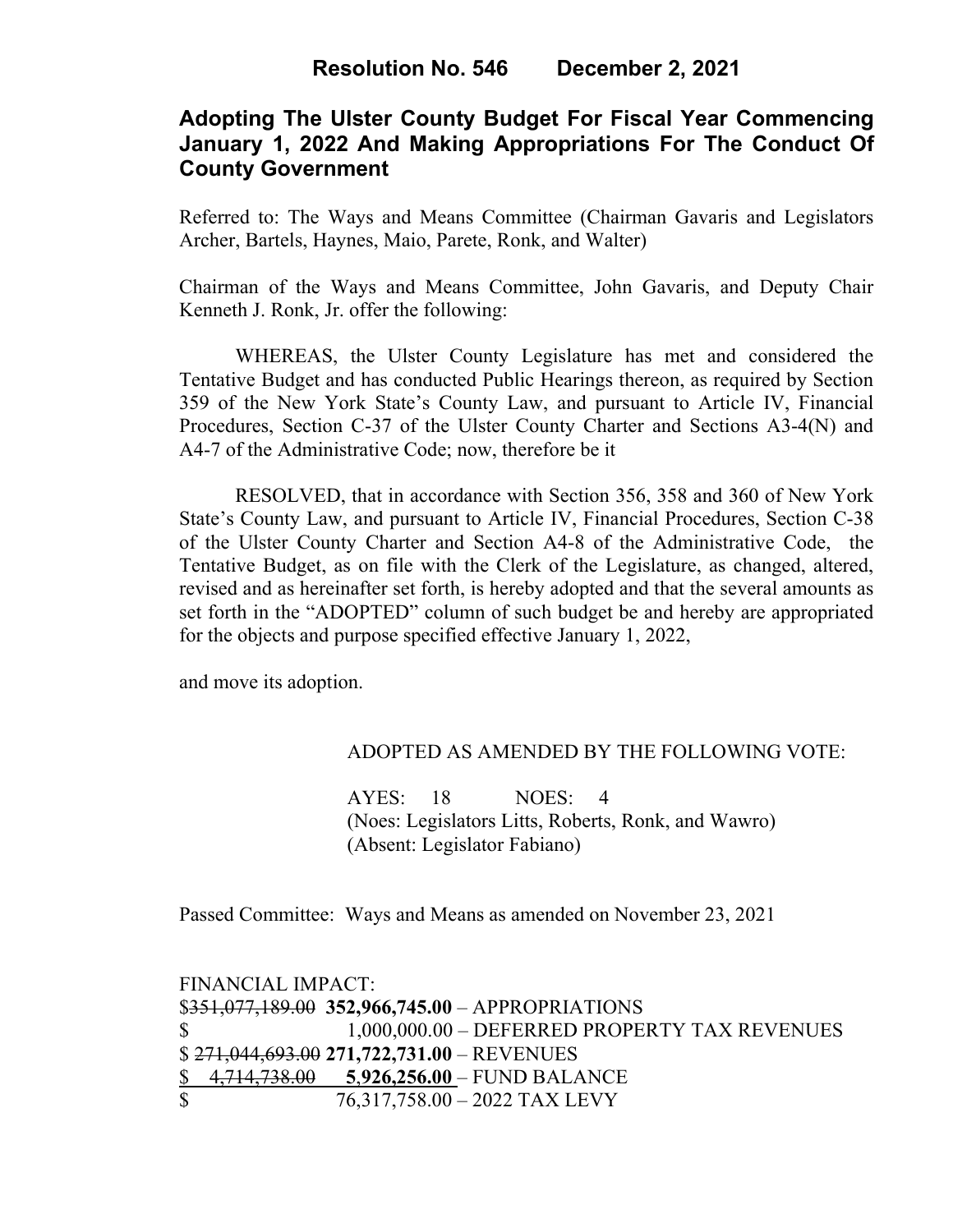### **-Page 2-**

# **Resolution No. 546 December 2, 2021**

# **Adopting The Ulster County Budget For Fiscal Year Commencing January 1, 2022 And Making Appropriations For The Conduct Of County Government**

Legislator Walter motioned, seconded by Legislator Heppner, to amend the 2022 Ulster County Proposed Budget to include Amendment No. 1 as presented in the attached exhibit.

### MOTION ADOPTED BY THE FOLLOWING VOTE:

 AYES: 22 NOES: 0 (Absent: Legislator Fabiano)

Legislator Walter motioned, seconded by Legislator Heppner, to amend the 2022 Ulster County Proposed Budget to include Amendment No. 2 as presented in the attached exhibit.

#### MOTION ADOPTED BY THE FOLLOWING VOTE:

 AYES: 14 NOES: 8 (Noes: Legislators Bruno, Corcoran, Litts, Lopez, Maio, Roberts, Ronk and Wawro) (Absent: Legislator Fabiano)

Legislator Walter motioned, seconded by Legislator Heppner, to amend the 2022 Ulster County Proposed Budget to include Amendment No. 3 as presented in the attached exhibit.

## MOTION ADOPTED BY THE FOLLOWING VOTE:

 AYES: 22 NOES: 0 (Absent: Legislator Fabiano)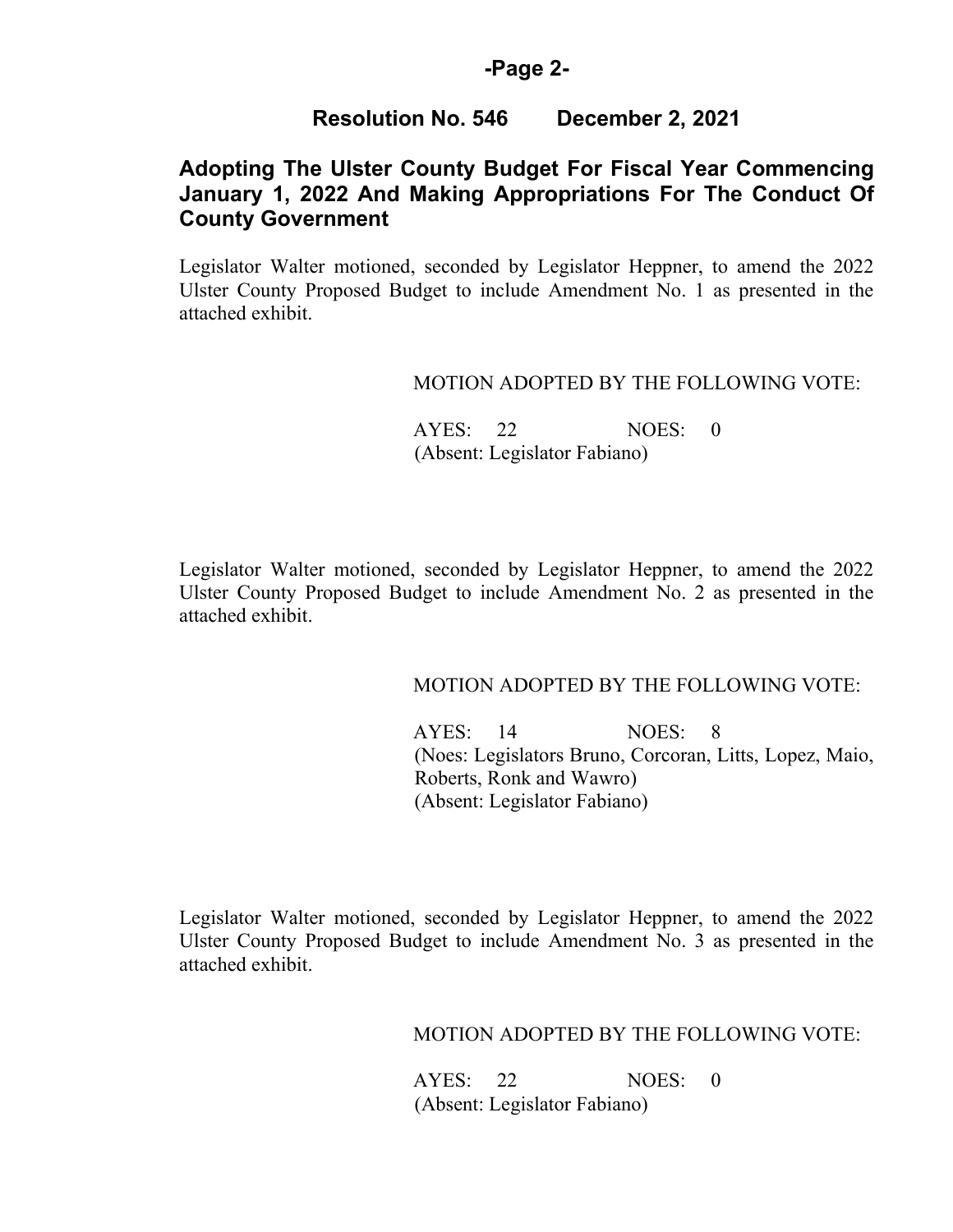### **-Page 3-**

# **Resolution No. 546 December 2, 2021**

# **Adopting The Ulster County Budget For Fiscal Year Commencing January 1, 2022 And Making Appropriations For The Conduct Of County Government**

Legislator Greene motioned, seconded by Legislator Heppner, to amend the 2022 Ulster County Proposed Budget to include Amendment No. 4 as presented in the attached exhibit.

### MOTION ADOPTED BY THE FOLLOWING VOTE:

 AYES: 15 NOES: 7 (Noes: Legislators Bruno, Corcoran, Litts, Lopez, Maio, Roberts, and Ronk) (Absent: Legislator Fabiano)

Legislator Walter motioned, seconded by Legislator Heppner, to amend the 2022 Ulster County Proposed Budget to include Amendment No. 5 as presented in the attached exhibit.

## MOTION ADOPTED BY THE FOLLOWING VOTE:

 AYES: 22 NOES: 0 (Absent: Legislator Fabiano)

Legislator Walter motioned, seconded by Legislator Heppner, to amend the 2022 Ulster County Proposed Budget to include Amendment No. 6 as presented in the attached exhibit.

MOTION ADOPTED BY THE FOLLOWING VOTE:

 AYES: 22 NOES: 0 (Absent: Legislator Fabiano)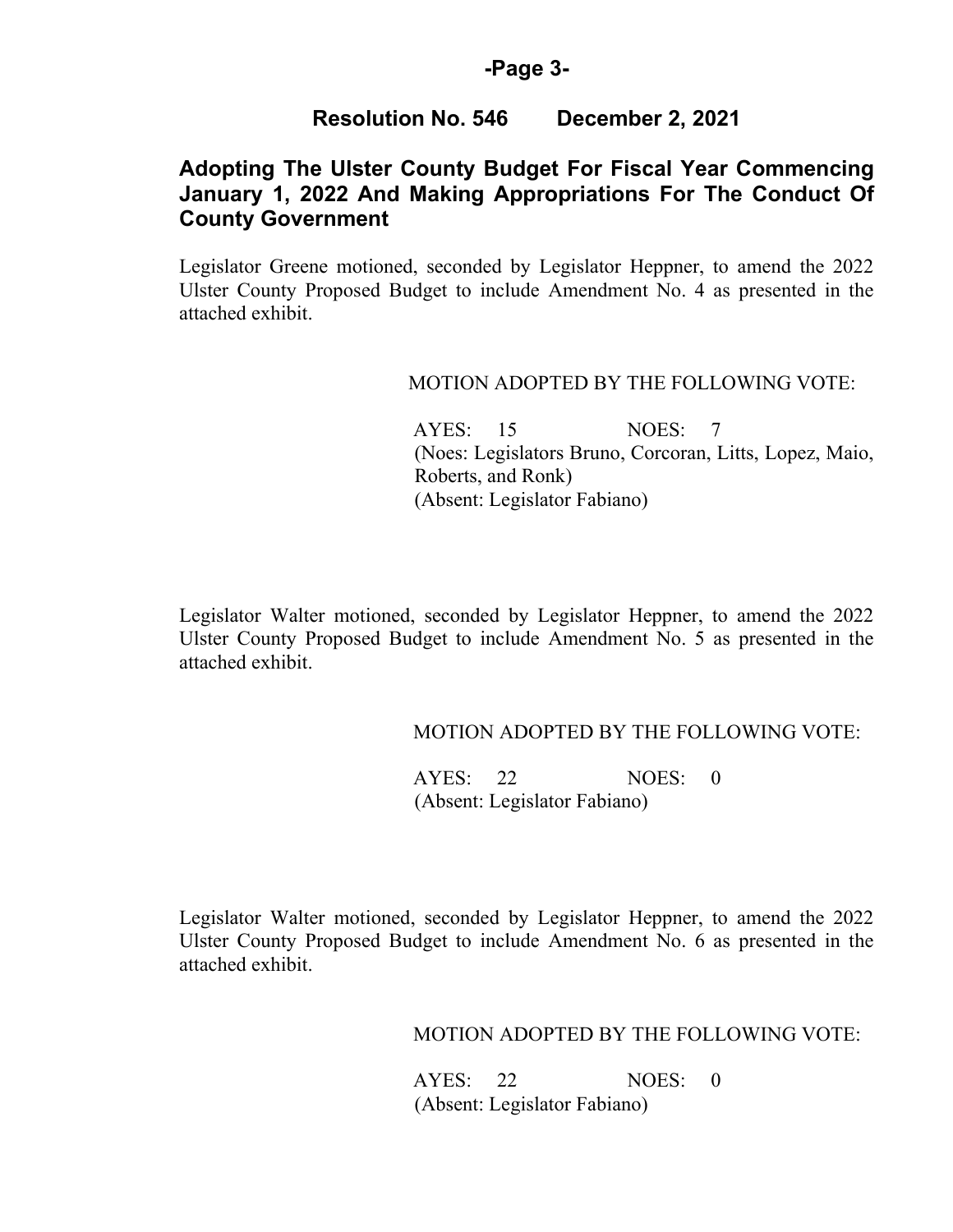#### **-Page 4-**

# **Resolution No. 546 December 2, 2021**

# **Adopting The Ulster County Budget For Fiscal Year Commencing January 1, 2022 And Making Appropriations For The Conduct Of County Government**

Legislator Gavaris motioned, seconded by Legislator Heppner, to amend the 2022 Ulster County Proposed Budget to include Amendment No. 7 as presented in the attached exhibit.

### MOTION ADOPTED BY THE FOLLOWING VOTE:

 AYES: 22 NOES: 0 (Absent: Legislator Fabiano)

Legislator Gavaris motioned, seconded by Legislator Heppner, to amend the 2022 Ulster County Proposed Budget to include Amendment No. 8 as presented in the attached exhibit.

#### MOTION ADOPTED BY THE FOLLOWING VOTE:

 AYES: 13 NOES: 9 (Noes: Legislators Bruno, Corcoran, Haynes, Litts, Lopez, Maio, Roberts, Ronk and Wawro) (Absent: Legislator Fabiano)

Legislator Ronk motioned, seconded by Legislator Roberts, to amend the 2022 Ulster County Proposed Budget to include Amendment No. 9 as presented in the attached exhibit.

## MOTION DEFEATED BY THE FOLLOWING VOTE:

 AYES: 3 NOES: 19 (Ayes: Legislators Litts, Roberts and Ronk) (Absent: Legislator Fabiano)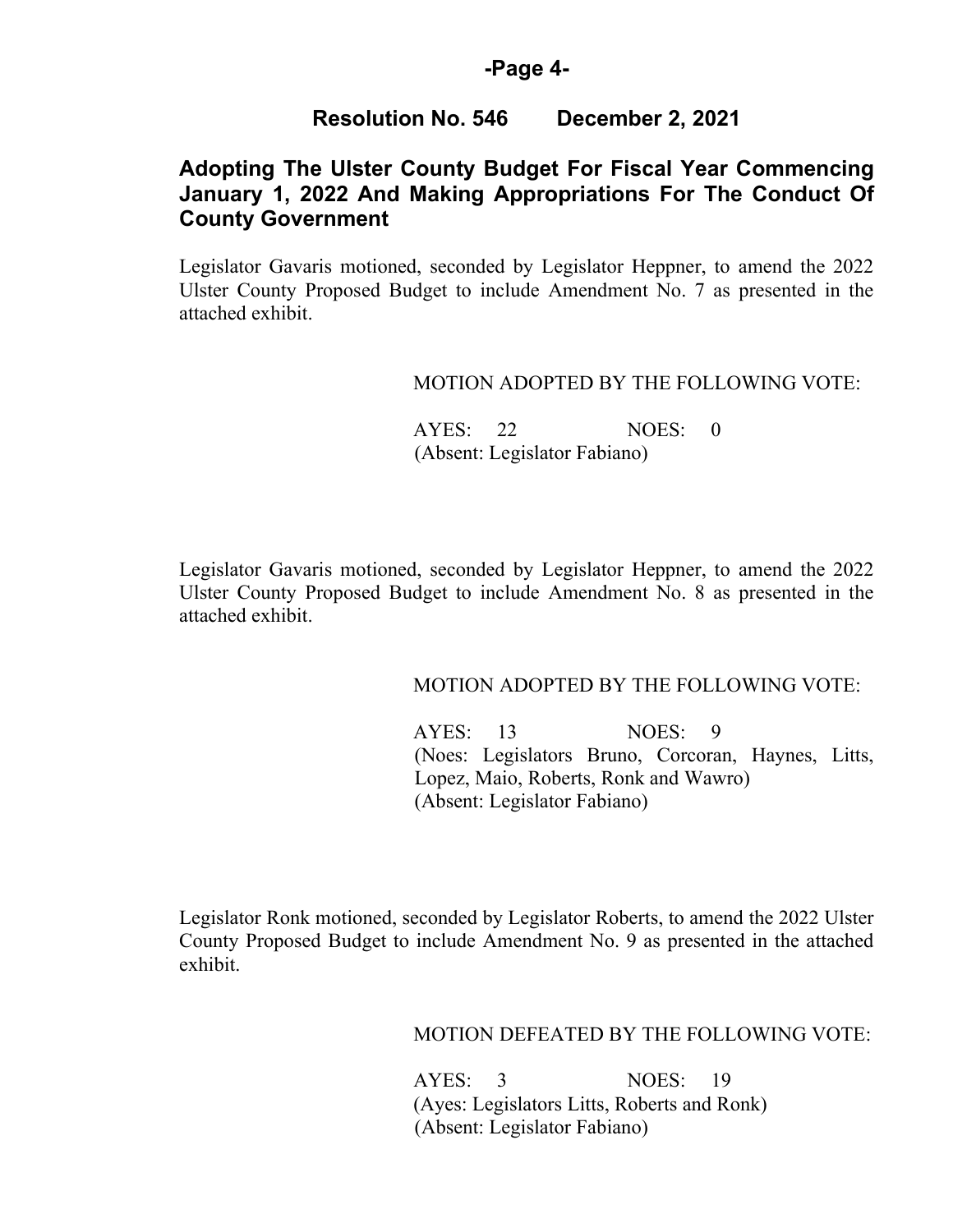#### **-Page 5-**

# **Resolution No. 546 December 2, 2021**

# **Adopting The Ulster County Budget For Fiscal Year Commencing January 1, 2022 And Making Appropriations For The Conduct Of County Government**

Amendment No. 10 was Withdrawn by Sponsor.

Amendment No. 11 was Withdrawn by Sponsor.

Legislator Ronk motioned, seconded by Legislator Lopez, to amend the 2022 Ulster County Proposed Budget to include Amendment No. 12 as presented in the attached exhibit.

### MOTION ADOPTED BY THE FOLLOWING VOTE:

 AYES: 21 NOES: 1 (Noes: Legislator Donaldson) (Absent: Legislator Fabiano)

Legislator Uchitelle motioned, seconded by Legislator Heppner, to amend the 2022 Ulster County Proposed Budget to include Amendment No. 13 as presented in the attached exhibit.

MOTION ADOPTED BY THE FOLLOWING VOTE:

 AYES: 14 NOES: 8 (Noes: Legislators Bruno, Corcoran, Litts, Lopez, Maio, Roberts, Ronk and Wawro) (Absent: Legislator Fabiano)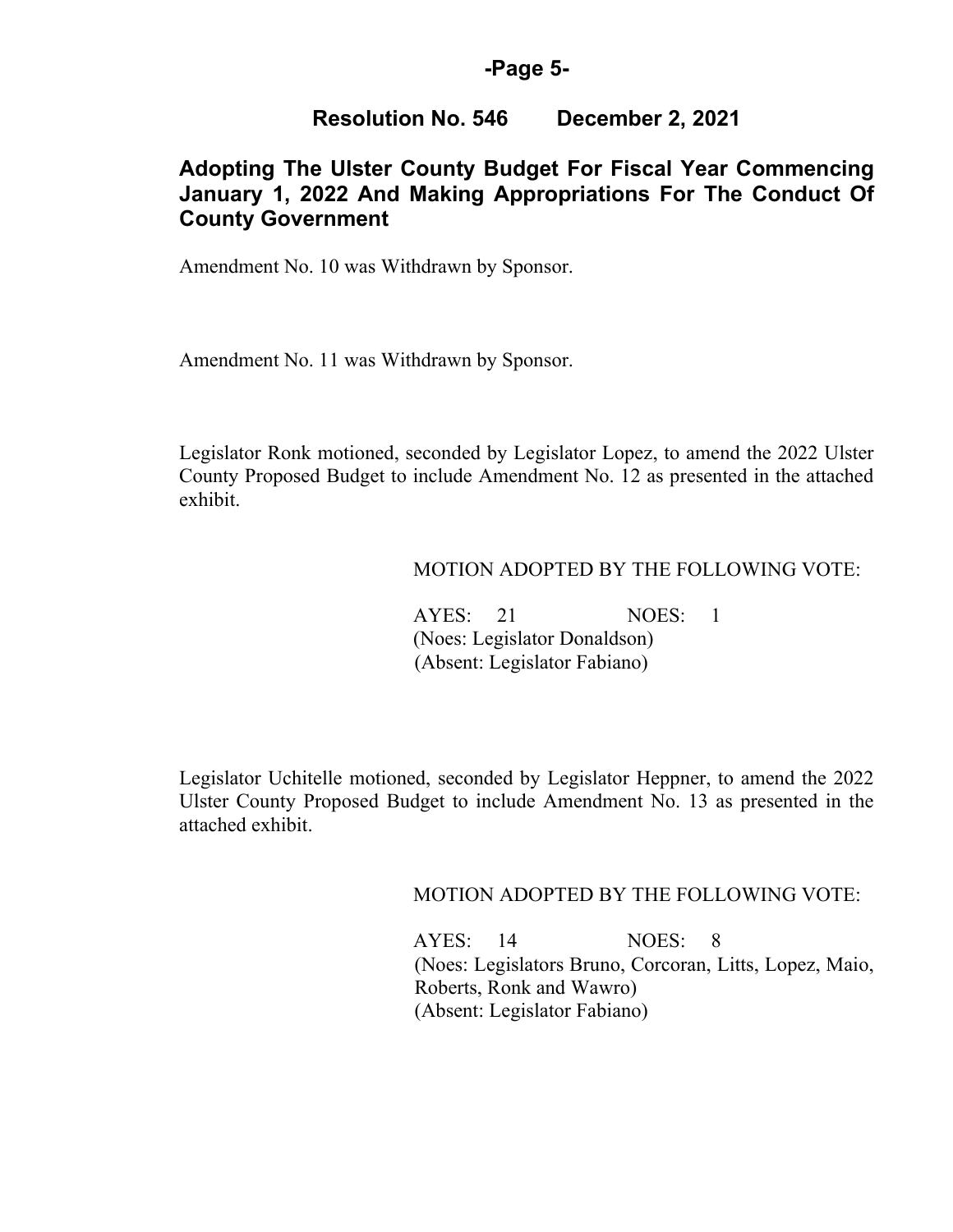## **-Page 6-**

# **Resolution No. 546 December 2, 2021**

# **Adopting The Ulster County Budget For Fiscal Year Commencing January 1, 2022 And Making Appropriations For The Conduct Of County Government**

Legislator Bartels motioned, seconded by Legislator Ronk, to amend the 2022 Ulster County Proposed Budget to include Amendment No. 14 as presented in the attached exhibit.

## MOTION ADOPTED BY THE FOLLOWING VOTE:

 AYES: 22 NOES: 0 (Absent: Legislator Fabiano)

Legislator Ronk motioned, seconded by Legislator Heppner, to amend the 2022 Ulster County Proposed Budget to include Amendment Nos. 15, 16 and 18 as presented in the attached exhibit.

## MOTION ADOPTED BY THE FOLLOWING VOTE:

 AYES: 22 NOES: 0 (Absent: Legislator Fabiano)

Amendment No. 17 was Withdrawn by Sponsor.

Amendment No. 19 was Withdrawn by Sponsor.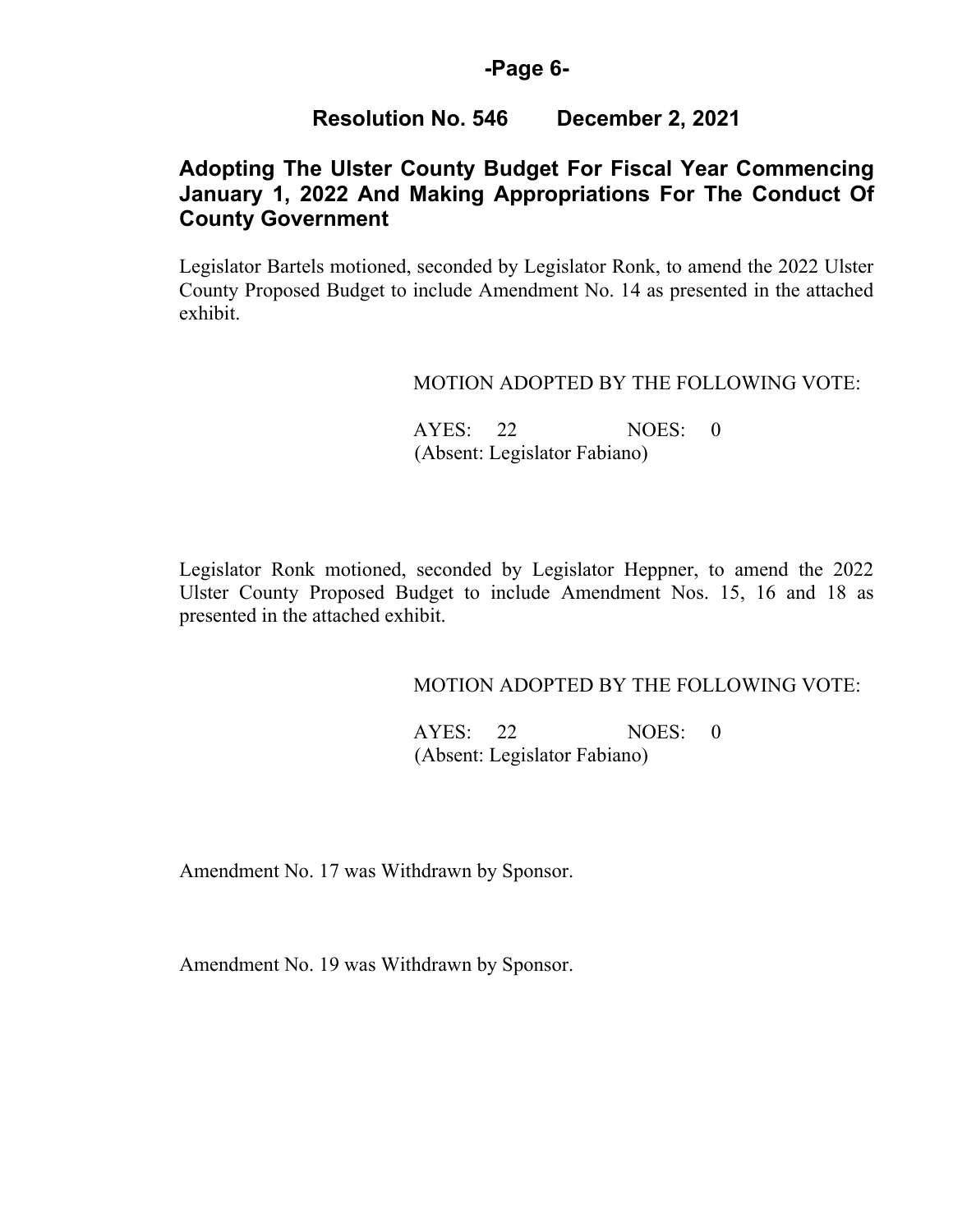### **-Page 7-**

# **Resolution No. 546 December 2, 2021**

# **Adopting The Ulster County Budget For Fiscal Year Commencing January 1, 2022 And Making Appropriations For The Conduct Of County Government**

Legislator Gavaris motioned, seconded by Legislator Heppner, to amend the 2022 Ulster County Proposed Budget to include Amendment No. 20 as presented in the attached exhibit.

#### MOTION ADOPTED BY THE FOLLOWING VOTE:

 AYES: 13 NOES: 9 (Noes: Legislators Bruno, Corcoran, Haynes, Litts, Lopez, Maio, Roberts, Ronk and Wawro) (Absent: Legislator Fabiano)

Amendment Nos. 21 – 24 were Withdrawn by Sponsor.

Legislator Walter motioned, seconded by Legislator Heppner, to amend the 2022 Ulster County Proposed Budget to include Amendment No. 25 as presented in the attached exhibit.

MOTION ADOPTED BY THE FOLLOWING VOTE:

 AYES: 22 NOES: 0 (Absent: Legislator Fabiano)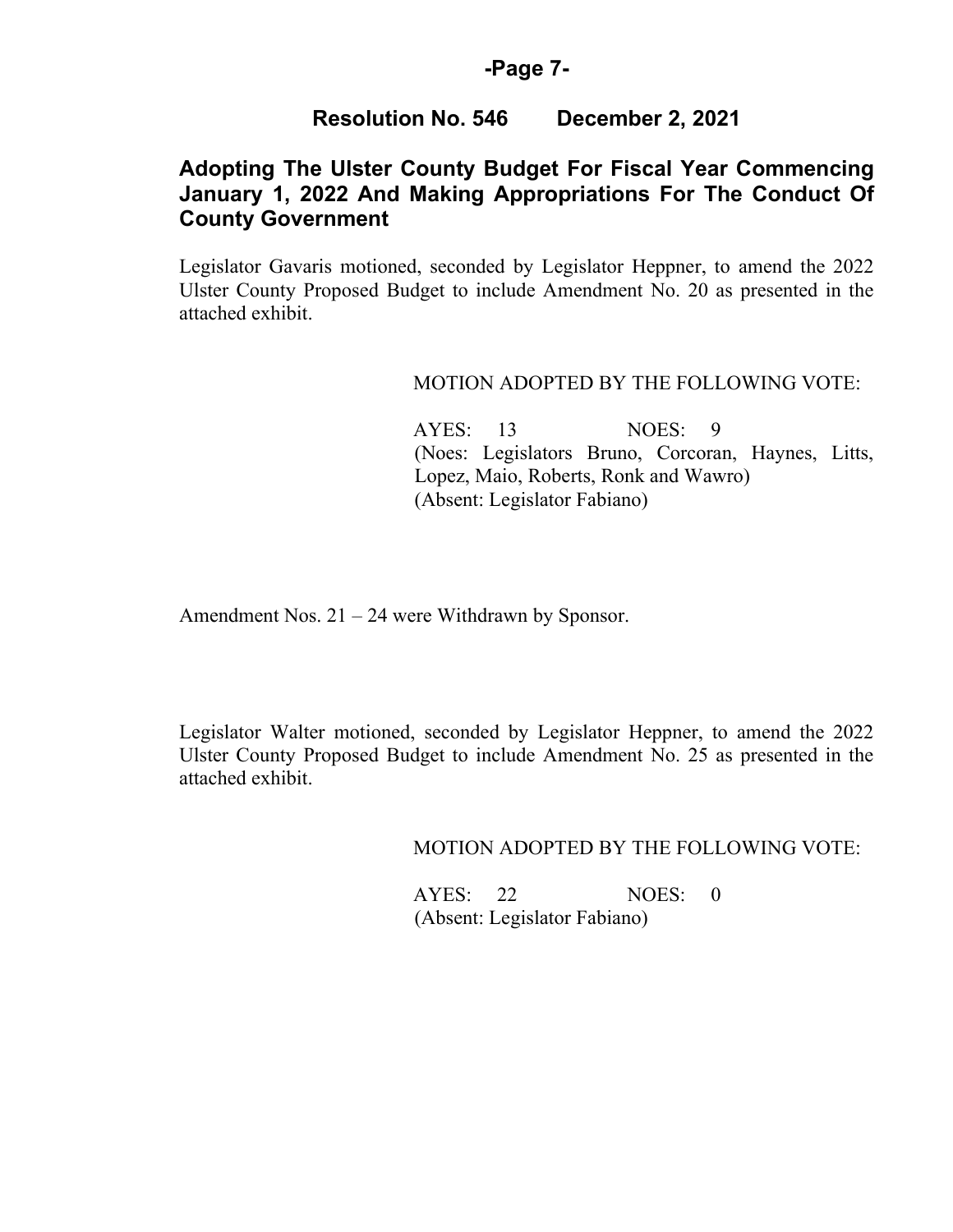### **-Page 8-**

## **Resolution No. 546 December 2, 2021**

# **Adopting The Ulster County Budget For Fiscal Year Commencing January 1, 2022 And Making Appropriations For The Conduct Of County Government**

Legislator Bartels motioned, seconded by Legislator Heppner, to amend the 2022 Ulster County Proposed Budget to include Amendment No. 26 as presented in the attached exhibit.

#### MOTION ADOPTED BY THE FOLLOWING VOTE:

AYES: 21 NOES: 1 (Noes: Legislator Donaldson) (Absent: Legislator Fabiano)

Legislator Bartels motioned, seconded by Legislator Heppner, to amend the 2022 Ulster County Proposed Budget to include Amendment No. 27 as presented in the attached exhibit.

## MOTION ADOPTED BY THE FOLLOWING VOTE:

AYES: 22 NOES: 0 (Absent: Legislator Fabiano)

Legislator Bartels motioned, seconded by Legislator Heppner, to amend the 2022 Ulster County Proposed Budget to include Amendment No. 28 as presented in the attached exhibit.

### MOTION ADOPTED BY THE FOLLOWING VOTE:

 AYES: 21 NOES: 0 (1 Abstention: Legislator Wawro) (Absent: Legislator Fabiano)